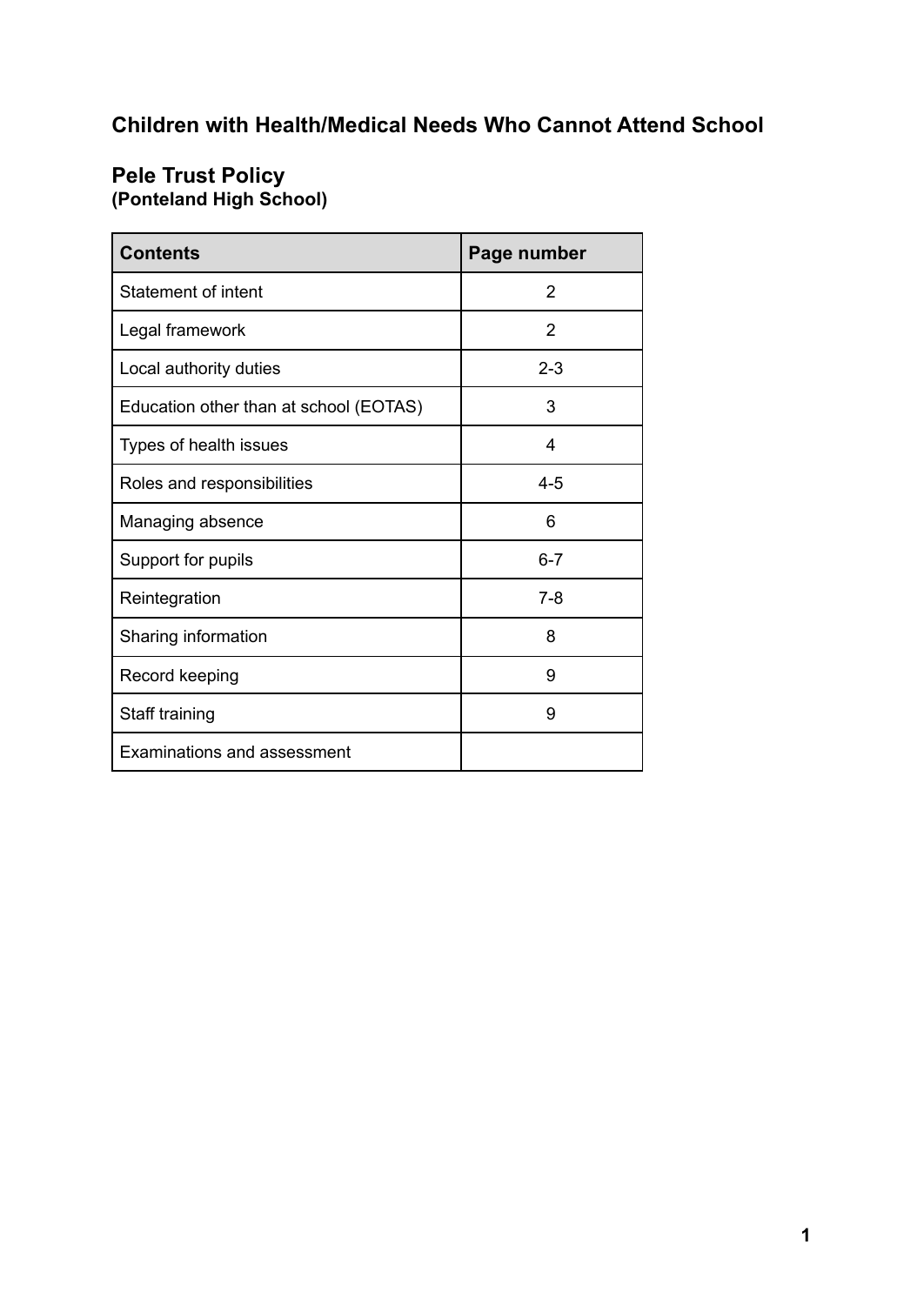## **Statement of Intent**

Pele Trust aims to work closely with the Local Authority (LA) to ensure that all children who are unable to attend school due to health/medical needs, and who would not receive suitable education without such provision, continue to have access to as much education as their health/medical condition allows, so that they reach their full potential.

Due to the nature of their health/medical needs, some children may be admitted to hospital or placed in alternative forms of education provision. We recognise that, whenever possible, pupils should experience their education within school and the preferred aim of the provision will be to reintegrate pupils back into school as soon as they are well enough. We understand that we have a continuing role in a pupil's education whilst they are not attending school and will work with the LA, healthcare partners and families to ensure that all children with health/medical needs receive the right level of support.

## **Legal Framework**

This policy has due regard to all relevant legislation and statutory guidance including, but not limited to, the following:

- Education Act 1996
- Equality Act 2010
- Data Protection Act 2018
- DfE (2013) 'Ensuring a good education for children who cannot attend school because of health needs'
- DfE (2015) 'Supporting pupils at school with medical conditions'

This policy operates in conjunction with the following Pele Trust policies:

- Attendance Policy
- Child Protection and Safeguarding Policy
- Data Protection Policy
- Records Management Policy
- Special Educational Needs and Disabilities (SEND) Policy Supporting Pupils with Medical Conditions Policy

## **Local Authority Duties**

The LA must arrange suitable full-time education for children of compulsory school age who, because of illness, would not receive suitable education without such provision. The Trust/Academy has a duty to support the LA in doing so.

The LA should:

- Provide such education as soon as it is clear that a pupil will be away from school for 15 days or more, whether consecutive or cumulative
- They should liaise with the appropriate medical professionals to ensure minimal delay in arranging appropriate provision for the pupil
- Ensure the education pupils receive is of good quality, allows them to take appropriate qualifications, prevents them from falling behind their peers in school, and allows them to reintegrate successfully back into school as soon as possible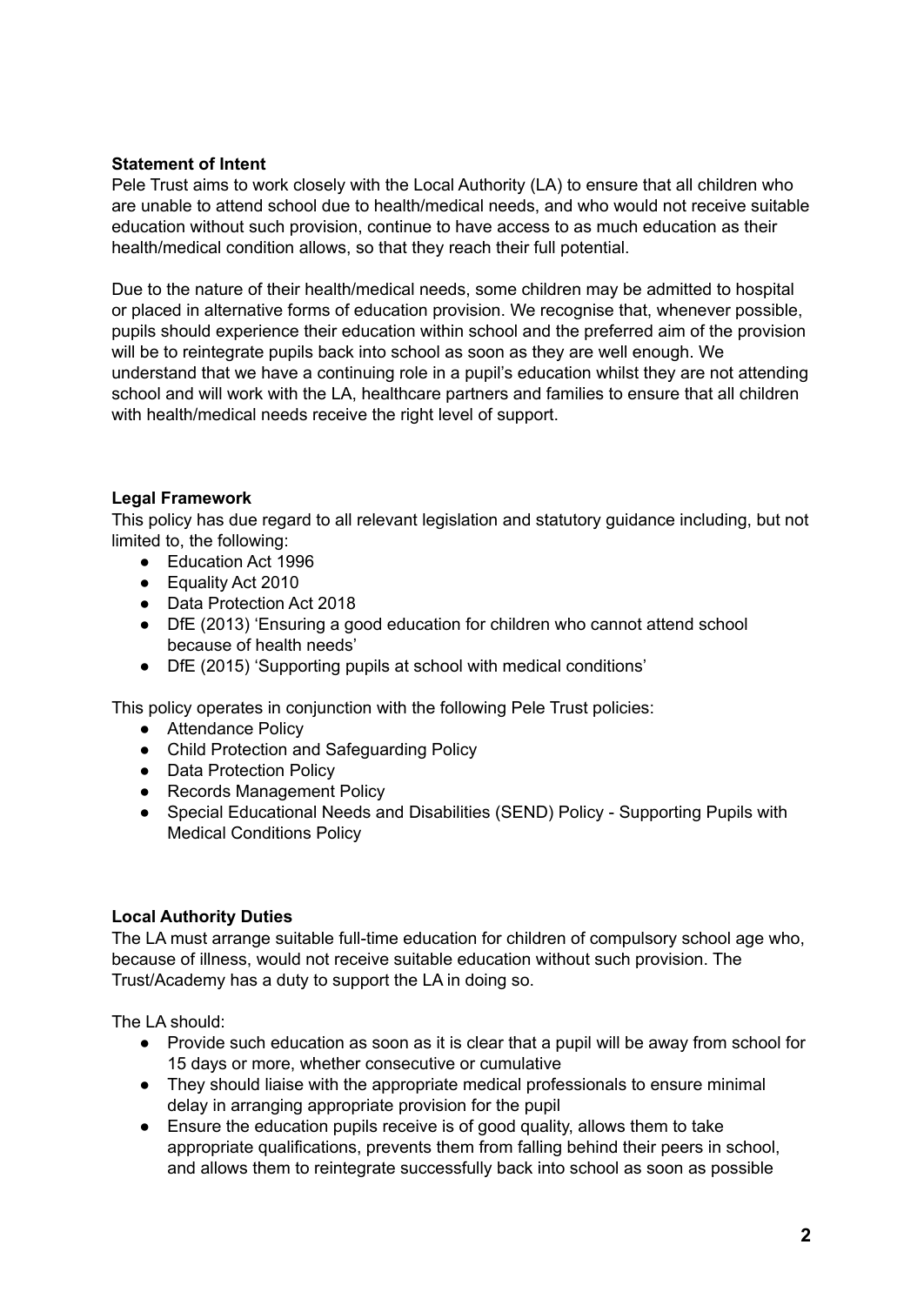- Address the needs of individual pupils in arranging provision including having a named officer responsible for the education of children with additional health needs and ensure parents know who this is
	- The named staff contact within Ponteland High School for the LA is Mrs Lyn Robinson
- Have a written, publicly accessible policy statement on their arrangements to comply with their legal duty towards children with additional health needs
- Review the provision offered regularly to ensure that it continues to be appropriate for the child and that it is providing suitable education
- Provide clear policies and guidance on the provision of education for children and young people under and over compulsory school age

The LA should not:

- Have processes or policies in place which prevent a child from getting the right type of provision and a good education
- Withhold or reduce the provision, or type of provision, for a child because of how much it will cost
- Have policies based upon the percentage of time a child is able to attend school rather than whether the child is receiving a suitable education during that attendance
- Have lists of health conditions, which dictate whether or not they will arrange education for children or inflexible policies which result in children going without suitable full-time education (or as much education as their health condition allows them to participate in)

## **Education Other Than At School (EOTAS)**

In Northumberland, the County Council's Education Other Than at School (EOTAS) Service is responsible for arranging educational programmes for pupils who are unable to access their education in school because of their health condition. Where full-time education would not be in the best interests of a particular child because of reasons relating to their physical or mental health, the service will provide part-time education on a basis they consider to be in the child's best interests. Full and part-time education should still aim to achieve good academic attainment particularly in English, Maths and Science.

N.B. The law does not define full-time education but if children receive one-to-one tuition, for example, the hours of face-to-face provision could be fewer than in a school classroom situation as the provision is more concentrated.

The EOTAS Service provides teaching, either in a small group or on a one-to-one basis, for pupils with long-term illness including mental illness, which impacts upon their ability to attend school. It is also a commissioner of other alternative provision which may be used to make up a full-time programme in individual cases.

Schools have a vital part to play in ensuring that pupils who are absent from school because of their health needs have the educational support they require to maintain their education. Good communication and cooperation between the school, the family and the EOTAS Service is vital if good quality education is to be provided. The timely and full completion of an Information Passport for each pupil, once the referral is approved, is particularly crucial as the alternative programme cannot get underway without this.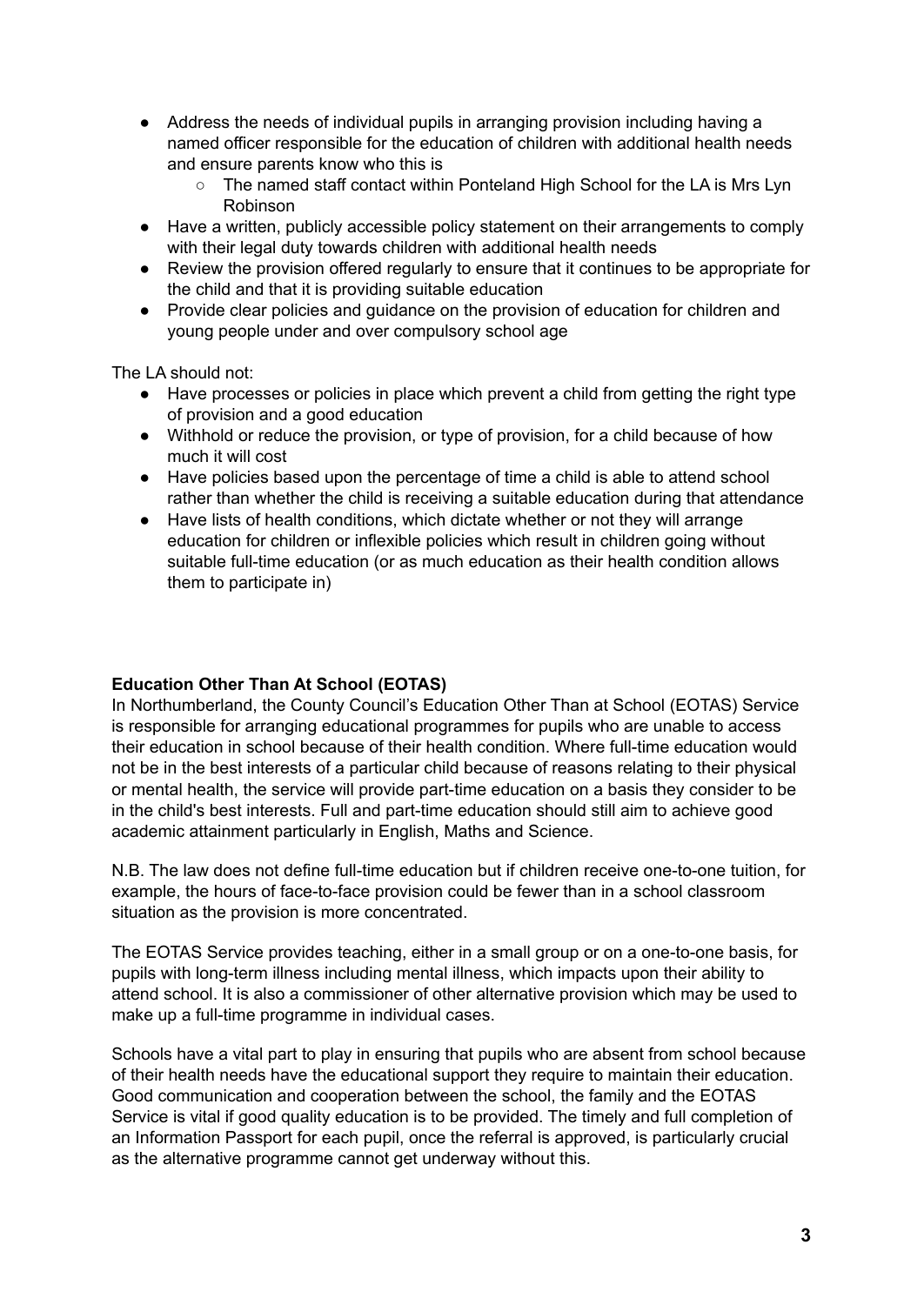## **Types of health/medical issues**

Children who are unable to attend school as a result of their health/medical needs may include those with:

- Physical health issues
- Physical injuries
- Mental health problems, including anxiety issues
- Emotional difficulties or school refusal
- Progressive conditions
- Terminal illnesses
- Chronic illnesses

Children who are unable to attend mainstream education for health reasons may attend any of the following:

- Hospital school
	- a special school within a hospital setting where education is provided to give continuity whilst the child is receiving treatment
- Home tuition
	- many LAs have home tuition services that act as a communication channel between schools and pupils on occasions where pupils are too ill to attend school and are receiving specialist medical treatment
- Medical PRUs
	- these are LA establishments that provide education for children unable to attend their registered school due to their medical needs.

## **Roles and Responsibilities**

The Academy Committee is responsible for:

- Ensuring arrangements for pupils who cannot attend school as a result of their health/medical needs are in place and are effectively implemented
- Ensuring the termly review of the arrangements made for pupils who cannot attend school due to their health/medical needs
- Ensuring the roles and responsibilities of those involved in the arrangements to support the needs of pupils are clear and understood by all
- Ensuring robust systems are in place for dealing with health emergencies and critical incidents, for both on- and off-site activities
- Ensuring staff with responsibility for supporting pupils with health/medical needs are appropriately trained
- Approving and reviewing this policy on an annual basis

## **The Deputy Headteacher with oversight is responsible for:**

- Working with the Academy Committee to ensure compliance with the relevant statutory duties when supporting pupils with identified health/medical needs
- Working collaboratively with parents and other professionals to develop arrangements to meet the best interests of children
- Ensuring the arrangements put in place to meet pupils' health/medical needs are fully understood by all those involved and acted upon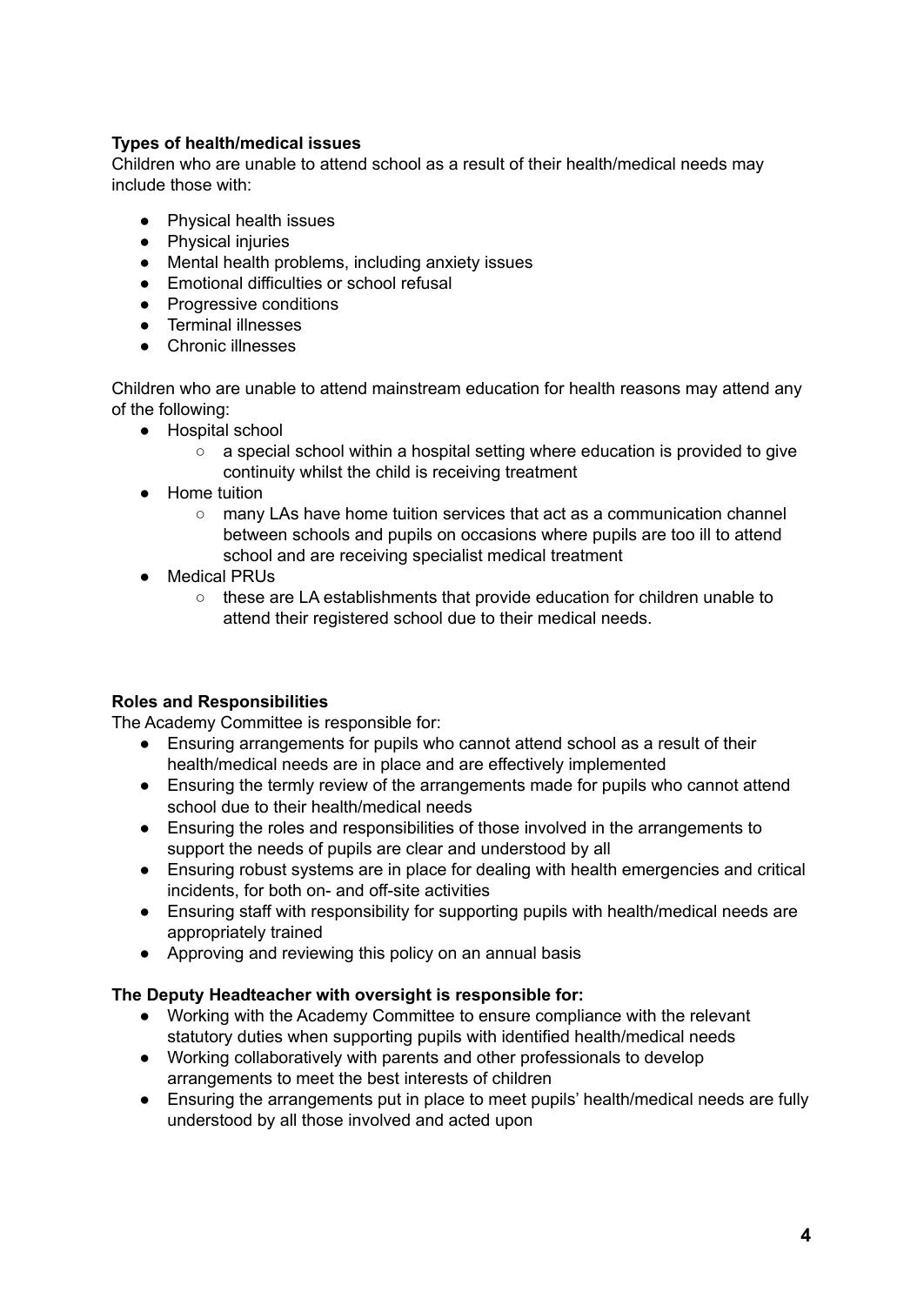- Appointing a named member of staff who is directly responsible for pupils with health/medical needs and liaises with parents, pupils, the LA, key workers and others involved in the pupil's care
- Ensuring the support put in place focusses on and meets the needs of individual pupils
- Arranging appropriate training for staff with responsibility for supporting pupils with health/medical needs
- Providing teachers who support pupils with health/medical needs with accurate information relating to a pupil's health/medical condition and the possible effect the condition and/or medication taken has on the pupil
- Providing reports to the Academy Committee on the effectiveness of the arrangements in place to meet the health/medical needs of pupils
- Notifying the LA when a pupil is likely to be away from the school for a significant period of time due to their health/medical needs

## **The named person within school for Children With Additional Health Needs Who Cannot Attend School are responsible for:**

- Dealing with pupils who are unable to attend school because of health/medical needs
- Actively monitoring pupil progress and reintegration into school
- Supplying pupils' education providers with information about the child's capabilities, prior attainment, current progress and outcomes
- Liaising with the Deputy Headteacher, education providers and parents to determine pupils' programmes of study whilst they are absent from school
- Keeping pupils informed about school events and encouraging communication with their peers
- Providing a link between pupils and their parents, and the LA.

## **Teachers and professional support staff are responsible for:**

- Understanding confidentiality in respect of pupils' health/medical needs
- Designing lessons and activities in a way that allows those with health/medical needs to participate fully and ensuring pupils are not excluded from activities that they wish to take part in without a clear evidence-based reason
- Understanding their role in supporting pupils with health/medical needs and ensuring they attend any required training
- Ensuring they are aware of the needs of their pupils through the appropriate and lawful sharing of the individual pupil's health/medical needs
- Ensuring they are aware of the signs, symptoms and triggers of common life-threatening medical conditions and know what to do in an emergency
- Keeping parents informed, through the named person, of how their child's health/medical needs are affecting them whilst in the school

## **Parents are expected to:**

- Ensure the regular and punctual attendance of their child at the school, wherever possible
- Work in partnership with the school, education providers and LA to ensure the best possible outcomes for their child
- Notify the school of the reason for any of their child's absences without delay
- Provide the school with sufficient and up-to-date information about their child's health/medical needs
- Attend meetings to discuss how support for their child should be planned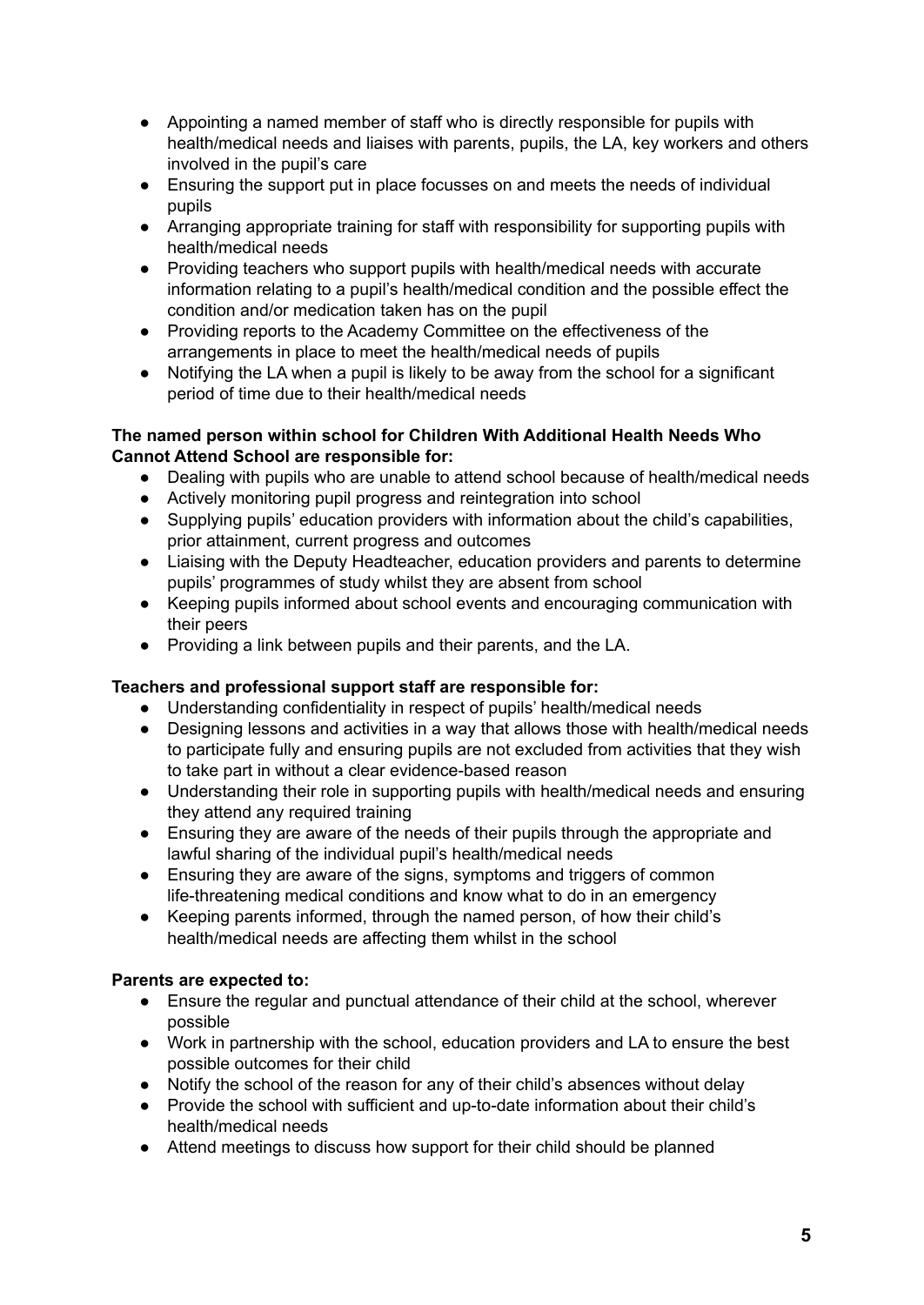## **Managing Absences**

Parents are advised to contact the school on the first day their child is unable to attend due to illness.

Absences due to illness will be authorised unless the school has genuine cause for concern about the authenticity of the illness.

The school will provide initial support to pupils who are absent from school because of illness for a period of less than 15 school days. This will involve liaising with the pupil's parents to arrange schoolwork as soon as the pupil is able to cope with it or part-time education at school. The school will give due consideration to which aspects of the curriculum are prioritised in consultation with the pupil, their family and relevant members of staff.

For periods of absence that are expected to last for 15 or more school days, either in one absence or over the course of a school year, the named person with responsibility for pupils with health/medical needs will notify the LA, through the Children Missing From Education Report Form; the LA will then take responsibility for the pupil and their education.

Where absences are anticipated or known in advance, the school will liaise with the LA to enable education provision to be provided from the start of the pupil's absence.

For hospital admissions, the appointed named member of staff will liaise with the LA regarding the programme that should be followed while the pupil is in hospital.

The LA will set up a personal education plan (PEP) for the pupil which will allow the school, the LA and the provider of the pupil's education to work together.

The school will monitor pupil attendance and mark registers to ensure it is clear whether a pupil is, or should be, receiving education otherwise than at school.

The school will only remove a pupil from the school roll who is unable to attend school because of additional health/medical needs where:

- The pupil has been certified by a Medical Officer as unlikely to be in a fit state of health to attend school, before ceasing to be of compulsory school age
- Neither the pupil nor their parent has indicated to the school the intention to continue to attend the school, after ceasing to be of compulsory school age

A pupil unable to attend school because of their health/medical needs will not be removed from the school roll without parental consent and certification from the Medical Officer, even if the LA has become responsible for the pupil's education.

## **Support for Pupils**

Where a pupil has a complex or long-term health/medical issue, the school will discuss the pupil's needs and how these may be best met with the LA, relevant medical professionals, parents and, where appropriate, the pupil.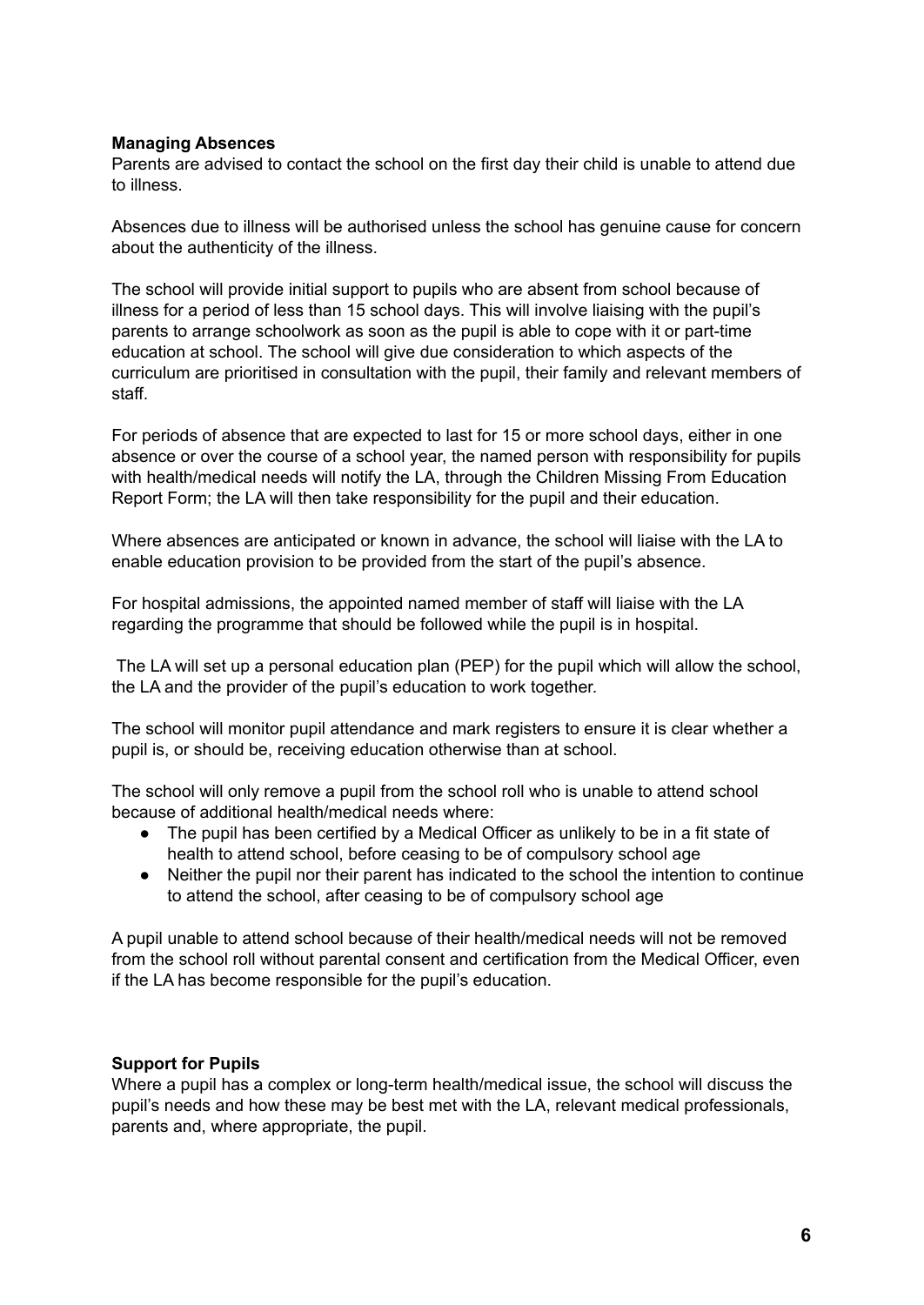The LA will expect the school to support pupils with health/medical needs to attend full-time education, wherever possible, or for the school to make reasonable adjustments to pupils' programmes of study where medical evidence supports the need for those adjustments.

Pupils admitted to hospital will receive education as determined appropriate by the medical professionals and hospital tuition team at the hospital concerned.

During a period of absence, the school will work with the provider of the pupil's education to establish and maintain regular communication and effective outcomes.

Whilst a pupil is away from school, the school will work with the LA to ensure the pupil can successfully remain in touch with their school using the following methods:

- School newsletters
- Emails
- Invitations to school events
- Cards or letters from peers and staff
- Headteacher updates

Some of these forms of communication will be received by pupils via their parents.

Where appropriate, the school will provide the pupil's education provider with relevant information, curriculum materials and resources.

To help ensure a pupil with additional health/medical needs is able to attend school following an extended period of absence, the following adaptations will be considered as part of any reasonable adjustments:

- A personalised or part-time timetable, drafted in consultation with the named staff member
- Access to additional support in school
- Online access to the curriculum from home
- Movement of lessons to more accessible rooms
- Designated places to rest at school
- Special exam arrangements to manage anxiety or fatigue

## **Reintegration**

When a pupil is considered well enough to return to school, the school will take the lead in developing a tailored reintegration plan. This will be done in collaboration with the LA.

The school will work with the LA when reintegration into school is anticipated to plan for consistent provision during and after the period of education outside school.

The school will provide an individual Pastoral Support Plan where appropriate to support reintegration.

As far as possible, the child will be able to access the curriculum and materials that they would have used in school.

If appropriate, the school nurse will be involved in the development of the pupil's reintegration plan and informed of the timeline of the plan by the appointed named member of staff, to ensure they can prepare to offer any appropriate support to the pupil.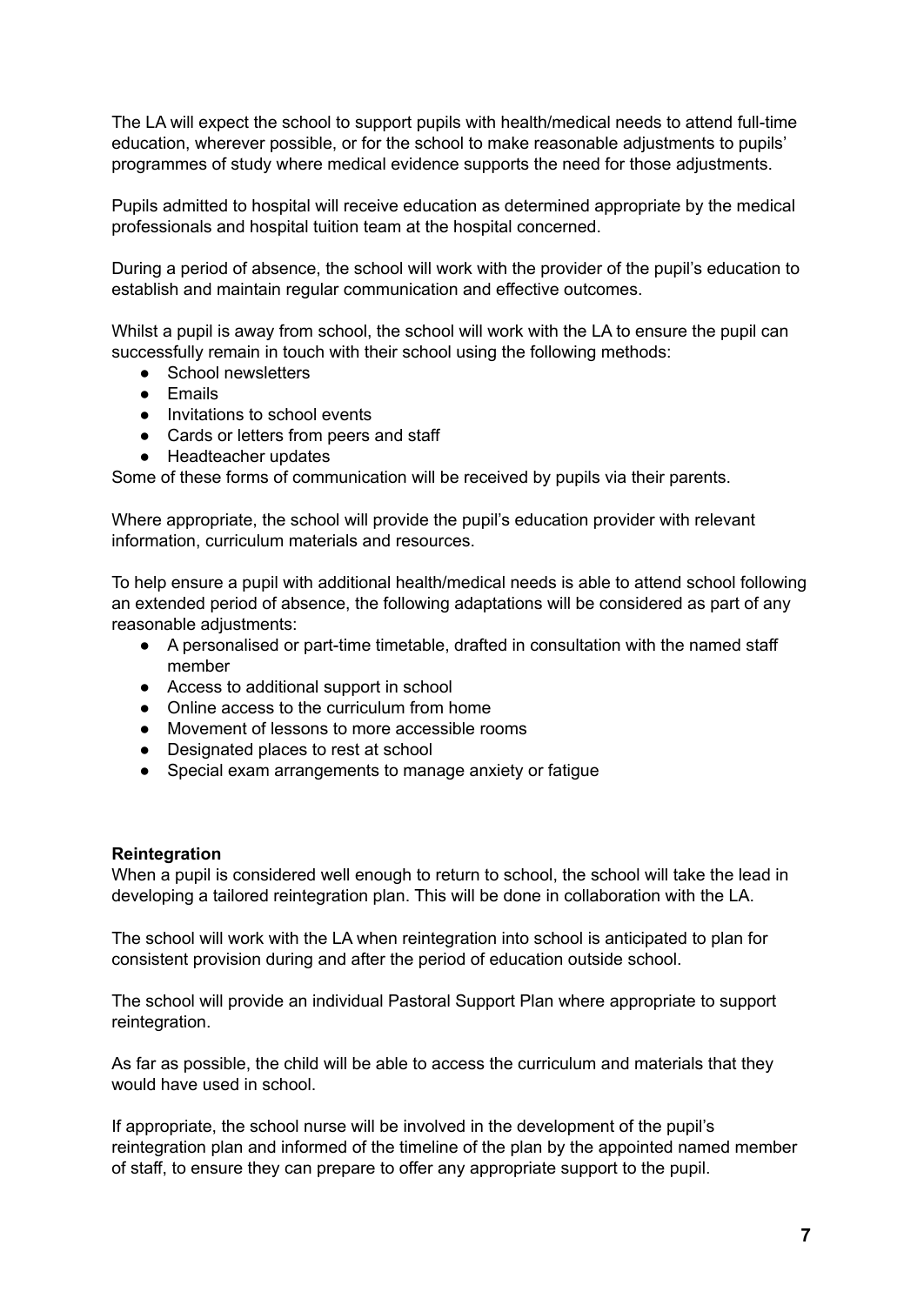The school will consider whether any reasonable adjustments need to be made to provide suitable access to the school and the curriculum for the pupil.

For longer absences, the Pastoral Support Plan will be developed near to the pupil's likely date of return, to avoid putting unnecessary pressure on an ill pupil or their parents in the early stages of their absence.

The school is aware that some pupils will need a phased or gradual reintegration over a longer period of time and will always consult with the pupil, their parents and key staff about concerns, health/medical issues, timing and the preferred pace of return.

The reintegration plan will include:

- The date for planned reintegration, once known
- Details of planned meetings to discuss reintegration
- Details of the named member of staff who has responsibility for the pupil in school
- Clearly stated responsibilities and rights of all those involved
- Details of social contacts, including the involvement of peers and mentors during the transition period

The school will promote a welcoming environment and encourage pupils and staff to be positive and proactive during the reintegration period.

Following reintegration, the school will support the LA in seeking feedback from the pupil regarding the effectiveness of the process.

## **Sharing Information**

It is essential that all information about pupils with health/medical needs is current, accurate and kept up-to-date.

All teachers, CSAs, supply and support staff will be provided with timely access to relevant information, including high-risk health/medical needs, first aiders and emergency procedures, via the agreed Academy procedures such as CPOMS and the weekly Pastoral Update.

Parents will be made aware of their own rights and responsibilities regarding confidentiality and information sharing. To help achieve this, the school will:

- Ensure this policy and other relevant policies are easily available and accessible
- Ask parents to sign a consent form, which clearly details the organisations and individuals that their child's health/medical information will be shared with and how
- Consider how friendship groups and peers may be able to assist pupils with health/medical needs

When a pupil is discharged from hospital or is returning from other education provision, the school will ensure the appropriate information is acted upon to allow for a smooth return to the school. The named member of staff will liaise with the hospital or other education service as appropriate.